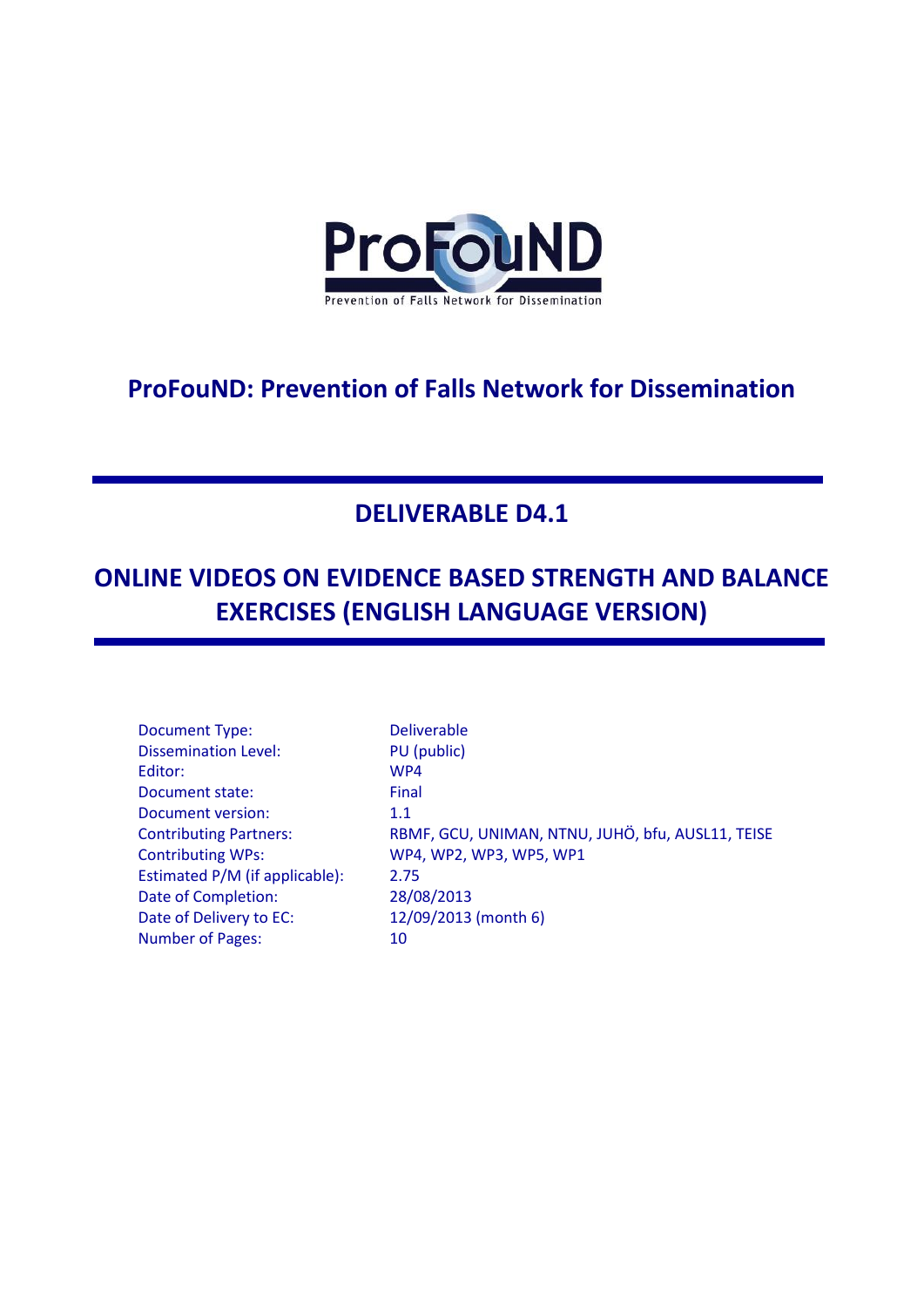# **Executive summary**

| 1                |                                                                                             |  |
|------------------|---------------------------------------------------------------------------------------------|--|
| 2                | Online videos on evidence based strength and balance exercises (English language version) 4 |  |
| 2.1              |                                                                                             |  |
|                  |                                                                                             |  |
|                  |                                                                                             |  |
| $2.2^{\circ}$    |                                                                                             |  |
|                  |                                                                                             |  |
|                  |                                                                                             |  |
| 3                | Online videos on evidence based strength and balance exercises (other languages)            |  |
| 3.1              |                                                                                             |  |
|                  |                                                                                             |  |
|                  |                                                                                             |  |
|                  |                                                                                             |  |
|                  |                                                                                             |  |
| 3.3 <sub>2</sub> |                                                                                             |  |
|                  |                                                                                             |  |
| 3.4              |                                                                                             |  |
|                  |                                                                                             |  |
| 3.5              |                                                                                             |  |
| 4                |                                                                                             |  |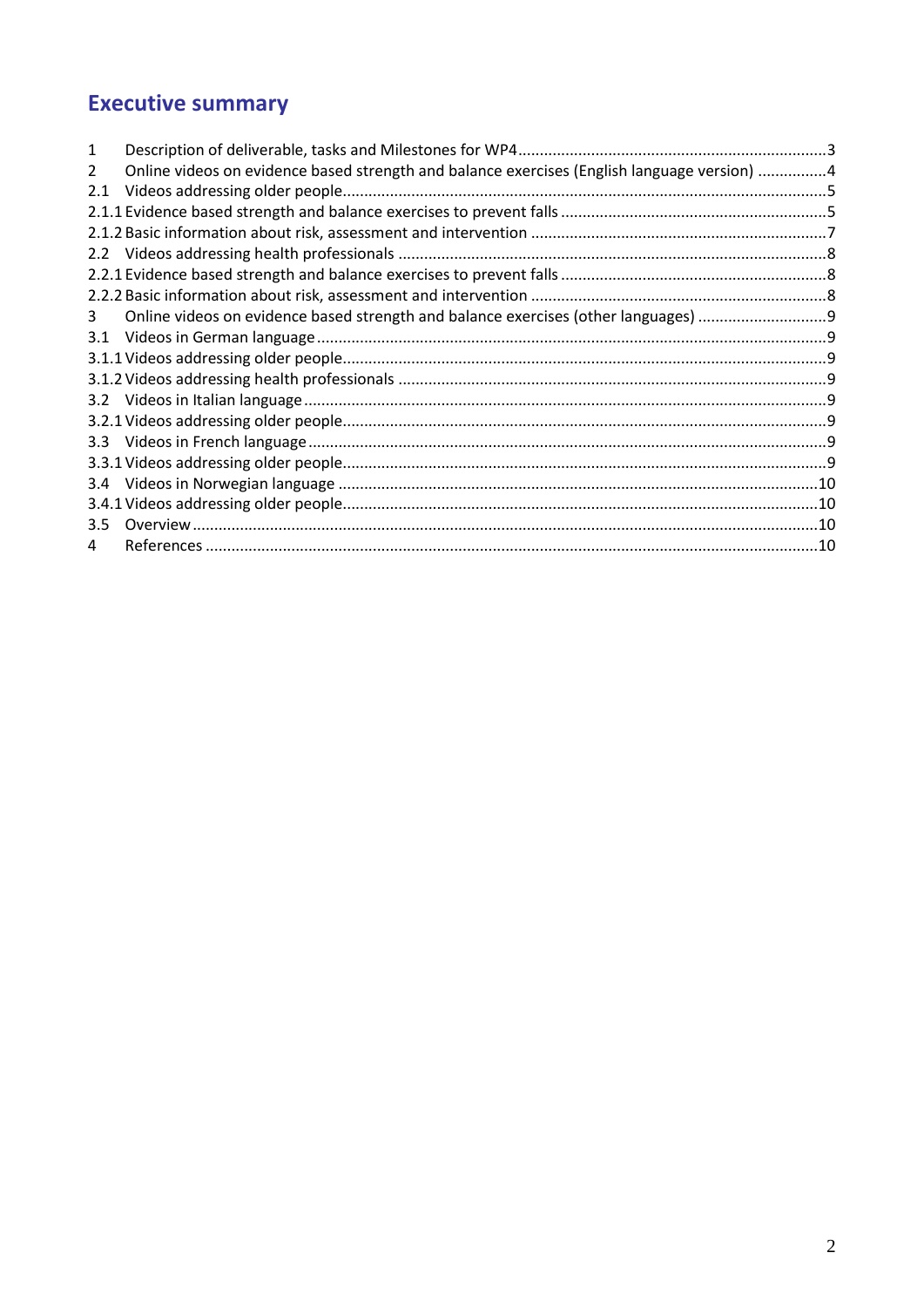# <span id="page-2-0"></span>**1 Description of deliverable, tasks and Milestones for WP4**

#### Objectives:

A central objective of ProFouND is to construct a system for providing customised information to users, be they health care provider organisations, health or social care professionals, nongovernmental organisations, or older people themselves. WP4 will provide the content for ProFouND Fall Prevention App PFPApp. This will be done by constructing a liberary of evidence based best practice objects for each domain of the customation tool, based on reviews of evidence. WP4 will also be responsible for ensuring these objectives are available in the various languages used by partners and supported by the customisation engine. Although the information provided in the actual tailored leaflets will be fairly minimal, there will be options for the professional to signpost older people to online information that is more indepth or print out other examples of evidence based lay person information that is in their language. This includes online strength and balance videos to support those wanting to exercise at home.

The deliverable for WP4 month 6 has been completed:

D4.1) Online videos on evidence based strength and balance exercises (English language version): Online videos on evidence based strength and balance exercises (English language version) available on website, followed by other language versions as they are voiced over by partners. [Month 6]

WP4 has performed the following task the first 6 months to complete this deliverable:

Task 4.3: As a quick win area, WP4 will provide a series of videos (using e. g. YouTube format to permit accessibility) on evidence based strength and balance exercises which can be accessed by older people themselves. Partners may be required to provide a local language commentary to these videos, but as far as possible these will be video demonstrations requiring no language component. (M1-M6)

WP4 has also started to perform the following tasks the first 6 months:

Task 4.1: WP4 will draw on excisting systematic reviews and evidence synthesis to identify and operationalize best practice in requisite aereas. (M1-M24)

Task 4.2: We will unashamedly go for some quick wins in producing guidance. Thus the first guidance will be generic but customisable by each partner to their own house style. This will be based on the review and evidence synthesis undertaken as part of Task 4.1. (M1-M8)

WP4 has reached the following Milestones the first 4 months:

MS20 Identification of existing online videos and gaps MS21 Consensus meeting on evidence synthesis

This report focuses on the description of the work regarding Task 4.3, but also describes what has already been performed concerning Task 4.1 and Task 4.2.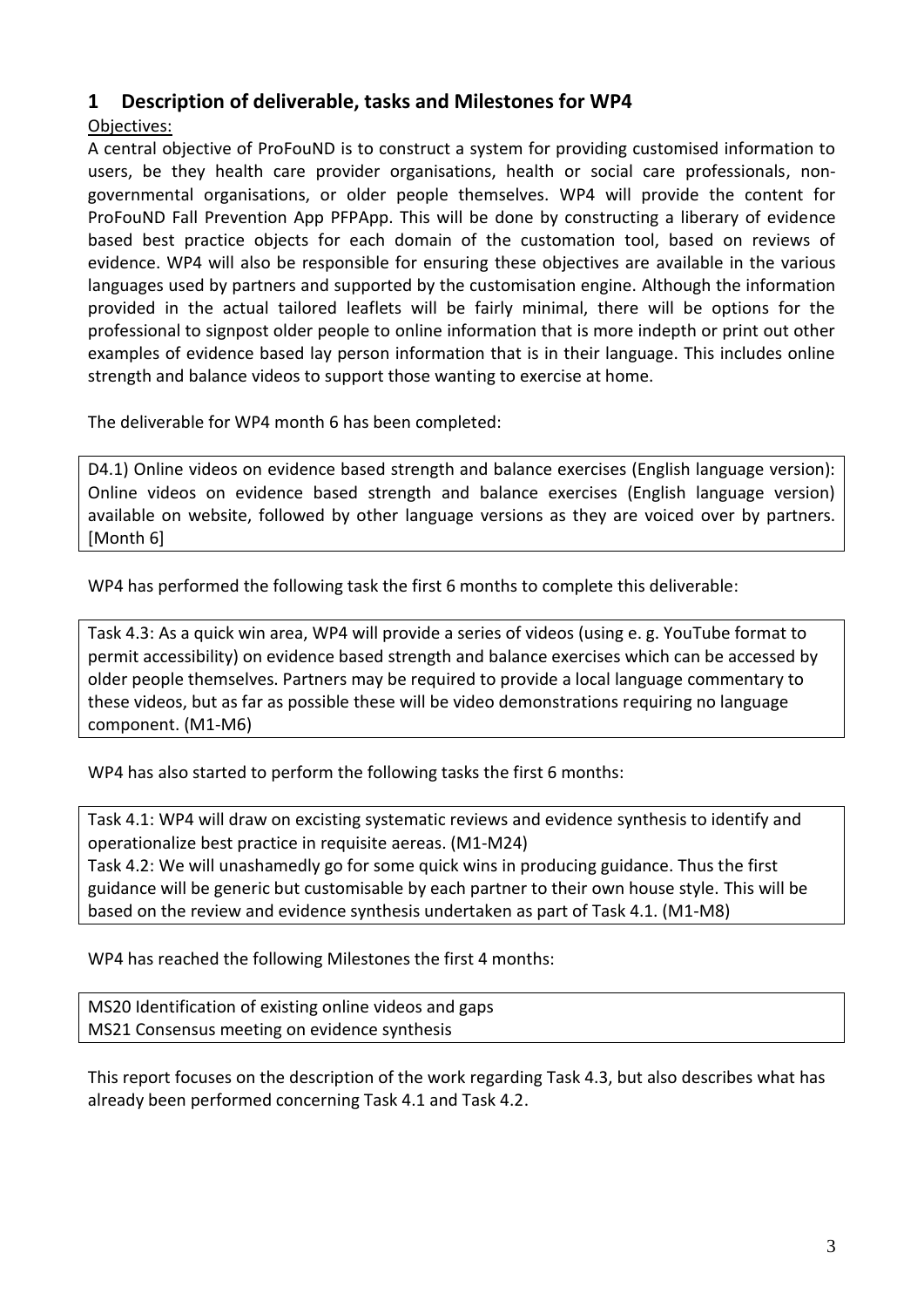# <span id="page-3-0"></span>**2 Online videos on evidence based strength and balance exercises (English language version)**

For the identification of suitable online videos on evidence based strength and balance exercises (English language version) the following two-step procedure is being followed:



*Chart 1*. Identification-Process

1. Identification of online videos on evidence based strength and balance exercises (English language version):

We first made use of the expertise of our ProFouND partners and other established falls prevention experts. According to the crowdsourcing method we sent them our request and complemented their findings subsequently with own search results on YouTube. Here our search keywords were "strength (exercises) older people", "balance (exercises) older people", "falls older people", "falls prevention", "information falls older people", "fall risk older people", "falls assessment older people", "falls (functional) tests older people".

2. Selection:

Second step was to define general as well as target group-specific selection criteria.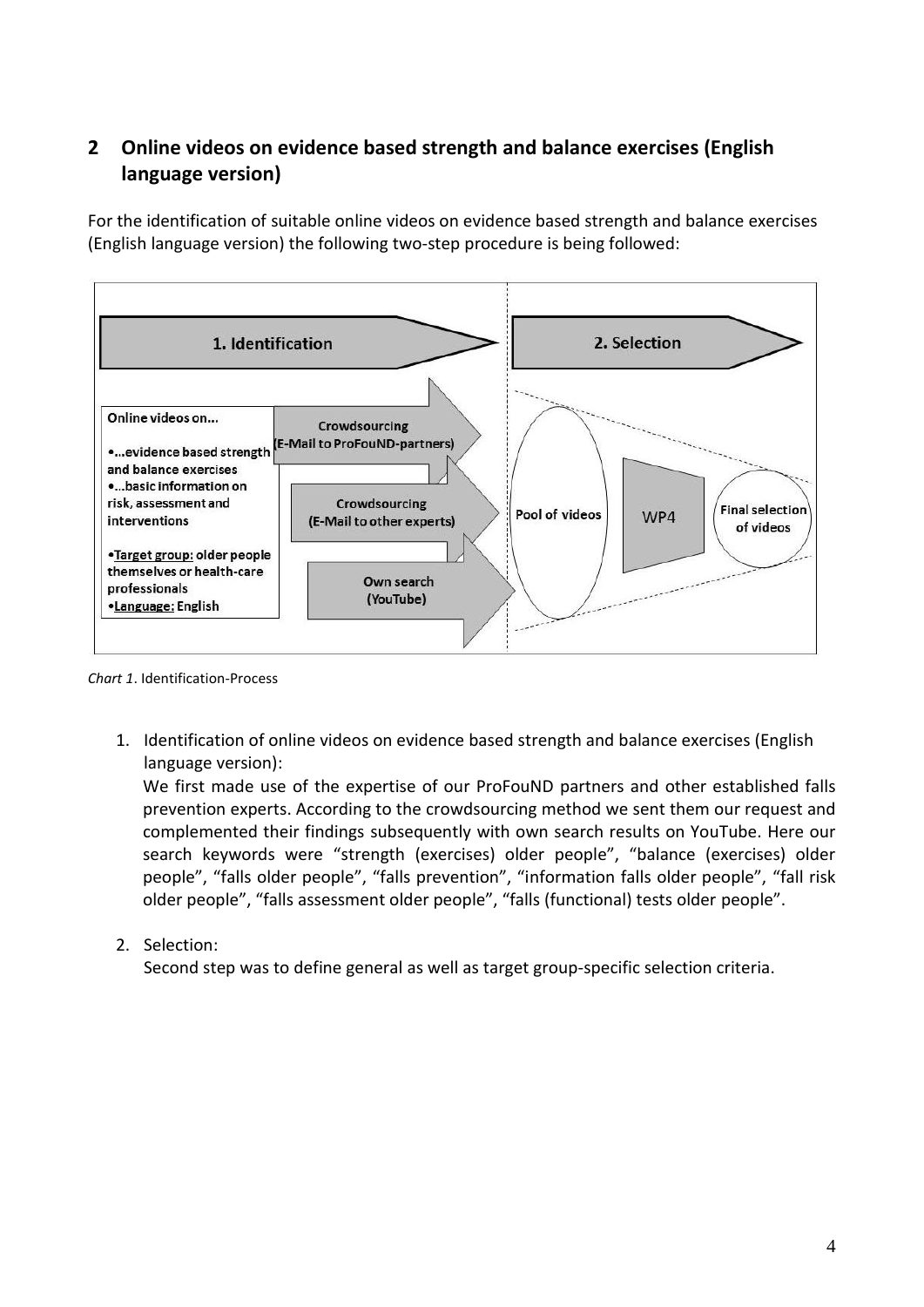| <b>General criteria</b>                                  | <b>Description of criteria</b>        |  |  |
|----------------------------------------------------------|---------------------------------------|--|--|
| High quality of content                                  | Evidence based strength and balance   |  |  |
|                                                          | exercises                             |  |  |
| Simple                                                   | Not too long/divided into sequences   |  |  |
|                                                          | Appropriate speed                     |  |  |
|                                                          | Logical structure                     |  |  |
| High quality of technical realisation                    | Professional preparation of the video |  |  |
|                                                          |                                       |  |  |
| Target group-specific criteria (older<br>people)         | <b>Description of criteria</b>        |  |  |
| Multi-sensory approach                                   | Clearly visible                       |  |  |
|                                                          | Clearly audible                       |  |  |
|                                                          | <b>Subtitles</b>                      |  |  |
| Proactive/motivating                                     | Meaningful/reference to everyday life |  |  |
| Imparting of know-how                                    | Individual training control           |  |  |
|                                                          | (effectiveness, progression, safety   |  |  |
|                                                          | precautions)                          |  |  |
|                                                          |                                       |  |  |
| Target group-specific criteria (health<br>professionals) | <b>Description of criteria</b>        |  |  |
| Didactics and methodology                                | What does a health-care professional  |  |  |
|                                                          | have to consider when imparting       |  |  |
|                                                          | training know-how to older people?    |  |  |
|                                                          | (e. g. motivation)                    |  |  |

*Chart 2*. Selection criteria

A group of experts (WP4) selected the following videos. A crucial prerequisite for the choice of a video was high quality content, i.e. evidence based strength and balance exercises to prevent falls.

# <span id="page-4-0"></span>*2.1 Videos addressing older people*

#### <span id="page-4-1"></span>**2.1.1 Evidence based strength and balance exercises to prevent falls**

<http://vimeo.com/48017706>  $\bullet$ 

Falls Prevention Exercises: Part 1 – Introduction

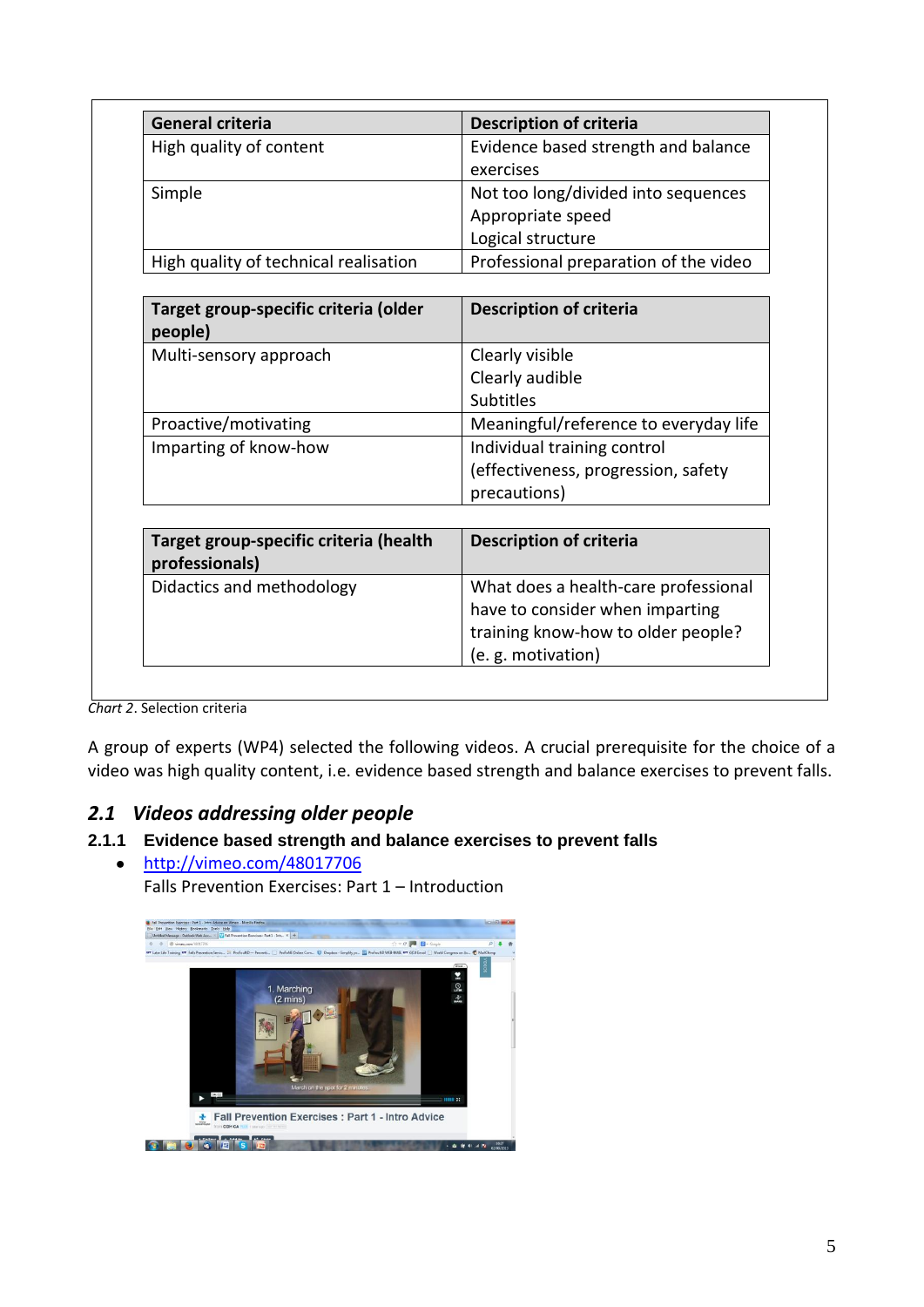#### <http://vimeo.com/48014858>  $\bullet$

Falls Prevention Exercises: Part 2 – Strengthening



<http://vimeo.com/48014859>  $\bullet$ Falls Prevention Exercises: Part 2 – Balance work



- This Australian video is about integrating falls prevention exercise into the daily routine.  $\bullet$
- <http://www.youtube.com/watch?v=4V0f4kCiQbw>  $\bullet$ This video gives you a mix of balance and strength exercises.

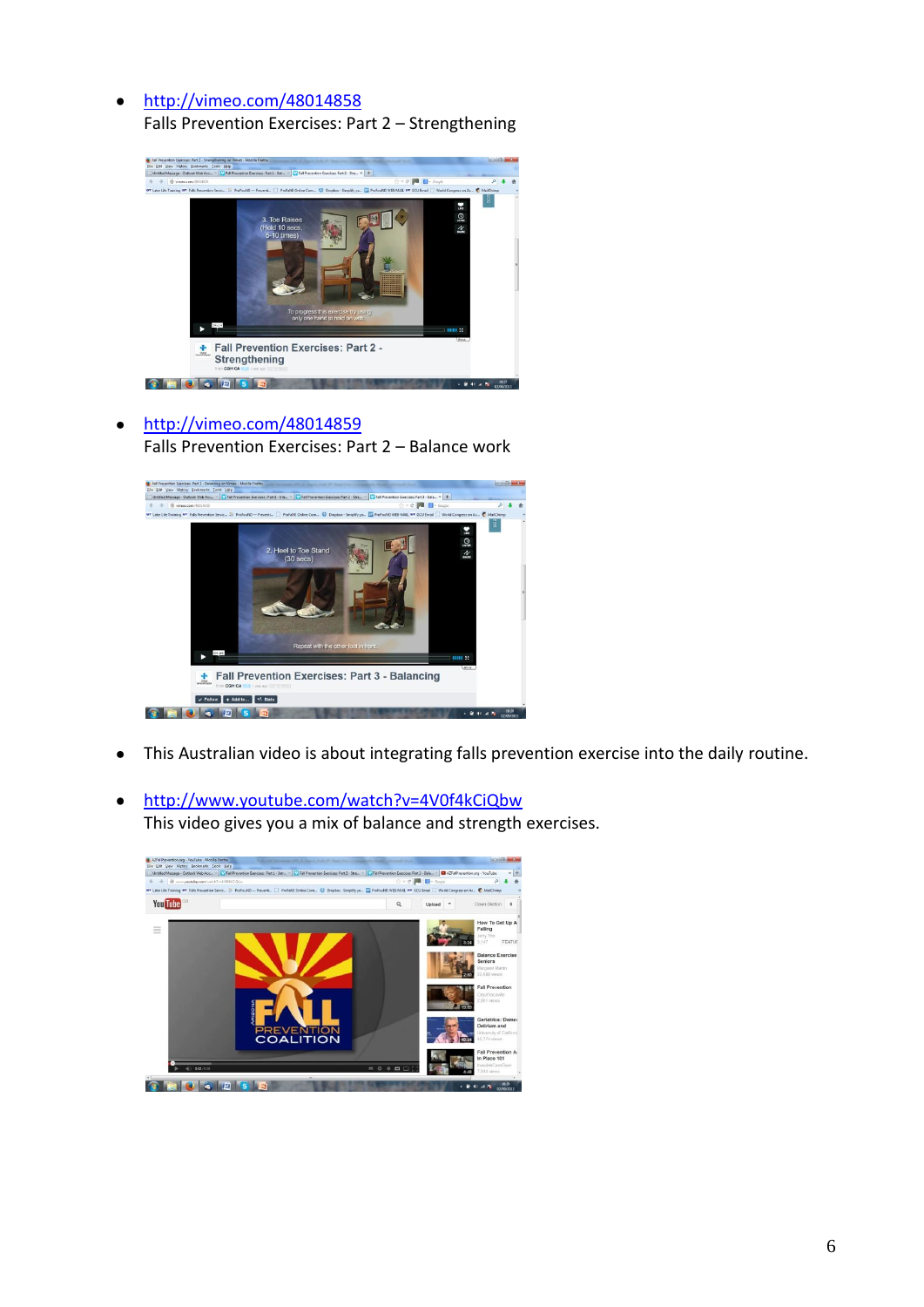<http://www.youtube.com/watch?v=YJisTCwzhJM> This video gives you a snapshot of balance exercises.



#### <span id="page-6-0"></span>**2.1.2 Basic information about risk, assessment and intervention**

#### <http://vimeo.com/58973784> This online video is a short documentary style film, highlighting the impact that the falls preventions classes of the 'Good Neighbour Project', a registered charity in Tunbridge Wells (UK), have on its participants.

- [http://nihseniorhealth.gov/falls/personalchanges/video/fall1\\_na\\_intro.html](http://nihseniorhealth.gov/falls/personalchanges/video/fall1_na_intro.html)  $\bullet$ "Be physically active": Getting regular exercise is one way to prevent falls.
- [http://nihseniorhealth.gov/exerciseandphysicalactivityhowtostayactive/makeexerciseahabi](http://nihseniorhealth.gov/exerciseandphysicalactivityhowtostayactive/makeexerciseahabit/video/e3d_na_intro.html)  $\bullet$ [t/video/e3d\\_na\\_intro.html](http://nihseniorhealth.gov/exerciseandphysicalactivityhowtostayactive/makeexerciseahabit/video/e3d_na_intro.html) "Exercise with a Buddy"
- $\bullet$ <http://www.youtube.com/watch?v=5WWSqsJrvpM>
- <http://www.youtube.com/watch?v=93EkFvNyqvl>
- <http://www.youtube.com/watch?v=4MWrTPBNMh4>  $\bullet$
- <http://www.youtube.com/watch?v=cF9oaq0X1XU> These four short viedos give information about falls and home safety.
- [http://nihseniorhealth.gov/falls/homesafety/video/fall3\\_na\\_intro.html](http://nihseniorhealth.gov/falls/homesafety/video/fall3_na_intro.html)  $\bullet$ "Home safety tips": Here are some tips to make your home safer.
- $\bullet$ [http://nihseniorhealth.gov/falls/personalchanges/video/fall2\\_na.html?intro=yes](http://nihseniorhealth.gov/falls/personalchanges/video/fall2_na.html?intro=yes) "Have your medicines reviewed": Ask your doctor or pharmacist if any of your medicines or over-the-counter products could increase your risk of falling. Never stop taking your medications unless you talk with your doctor first.
- The video "Falls Prevention and Bone Health" demonstrates the importance of bone health. This video will be hosted on vimeo.com and a link provided on the ProFouND website (kind permission of the author).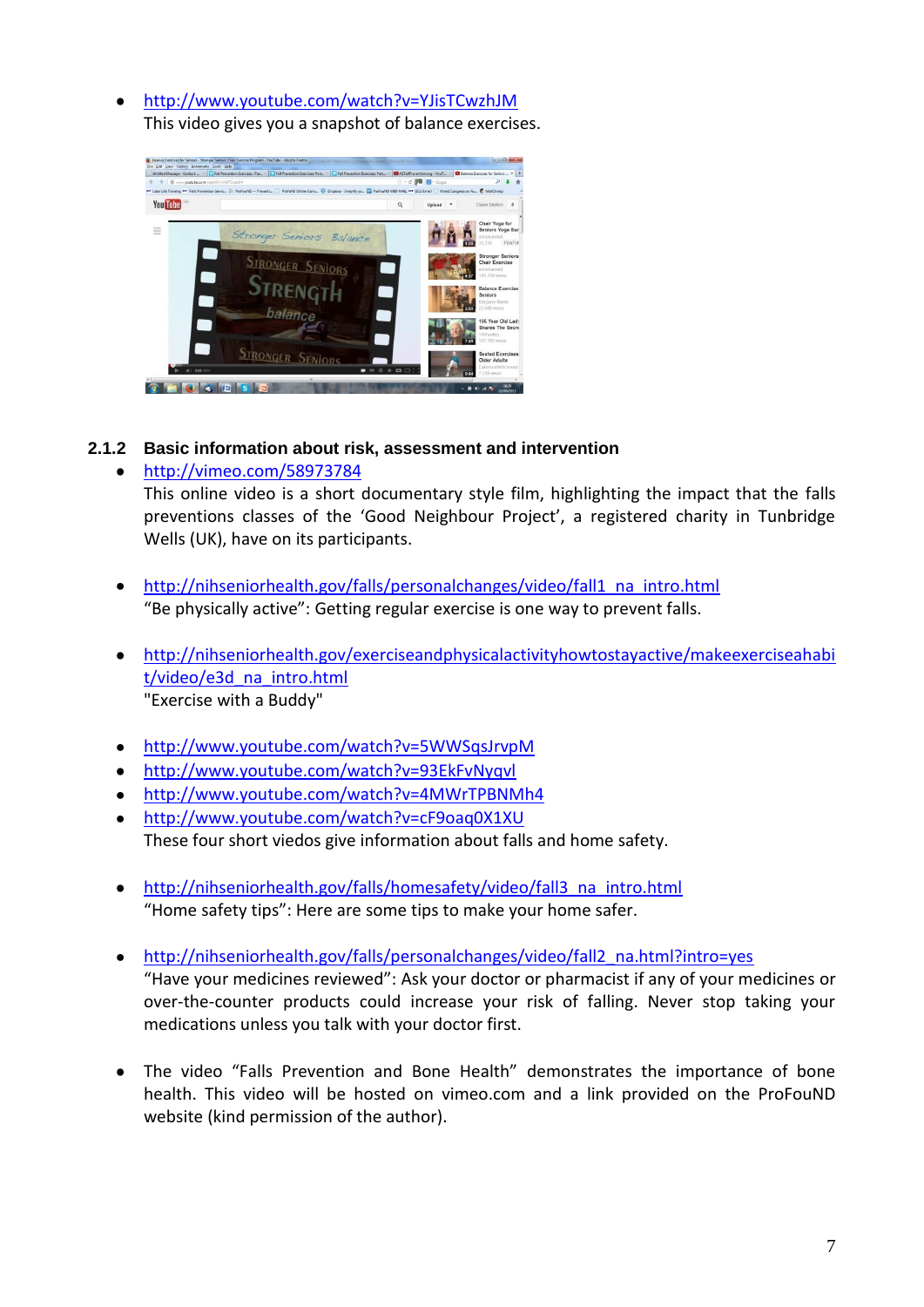## <span id="page-7-0"></span>*2.2 Videos addressing health professionals*

#### <span id="page-7-1"></span>**2.2.1 Evidence based strength and balance exercises to prevent falls**

- The teaching tutorial for the Otago Exercise Program (OEP), which is provided from "Later Life Training", shows exercises as well as didactic and methodological aspects of training older people.
- <http://elearning.laterlifetraining.co.uk/PSI/class/> This Tutorial gives an overview of the 7 components of the evidence based FaME-program (Skelton et al., 2005)
- <span id="page-7-2"></span>**2.2.2 Basic information about risk, assessment and intervention**
	- <http://www.cdc.gov/HomeandRecreationalSafety/Falls/steadi/webinar.html>  $\bullet$ This webinar "The Stopping Elderly Accidents, Deaths & Injuris (STEADI) Tool Kit for Health Care Providers" gives some good basic information about falls.
	- <http://www.youtube.com/watch?v=MOr9xJzqOdQ> This webinar gives an overview of assessment tools and intervention
	- <http://www.youtube.com/watch?v=HcjHt7XmmpA> This video gives a short overview of basic information about falls.
	- <http://www.cdc.gov/homeandrecreationalsafety/Falls/steadi/videos.html> This website gives an overview of tests one can use to assess fall risk.
	- <http://elearning.laterlifetraining.co.uk/PSI/test/functionaltest.htm> This tutorial gives an overview of functional tests.

As such, WP4 has reached the following Milestone in the first 4 months:

MS20 Identification of existing online videos and gaps.

Regarding videos in English language there are no gaps. We have found enough high quality material.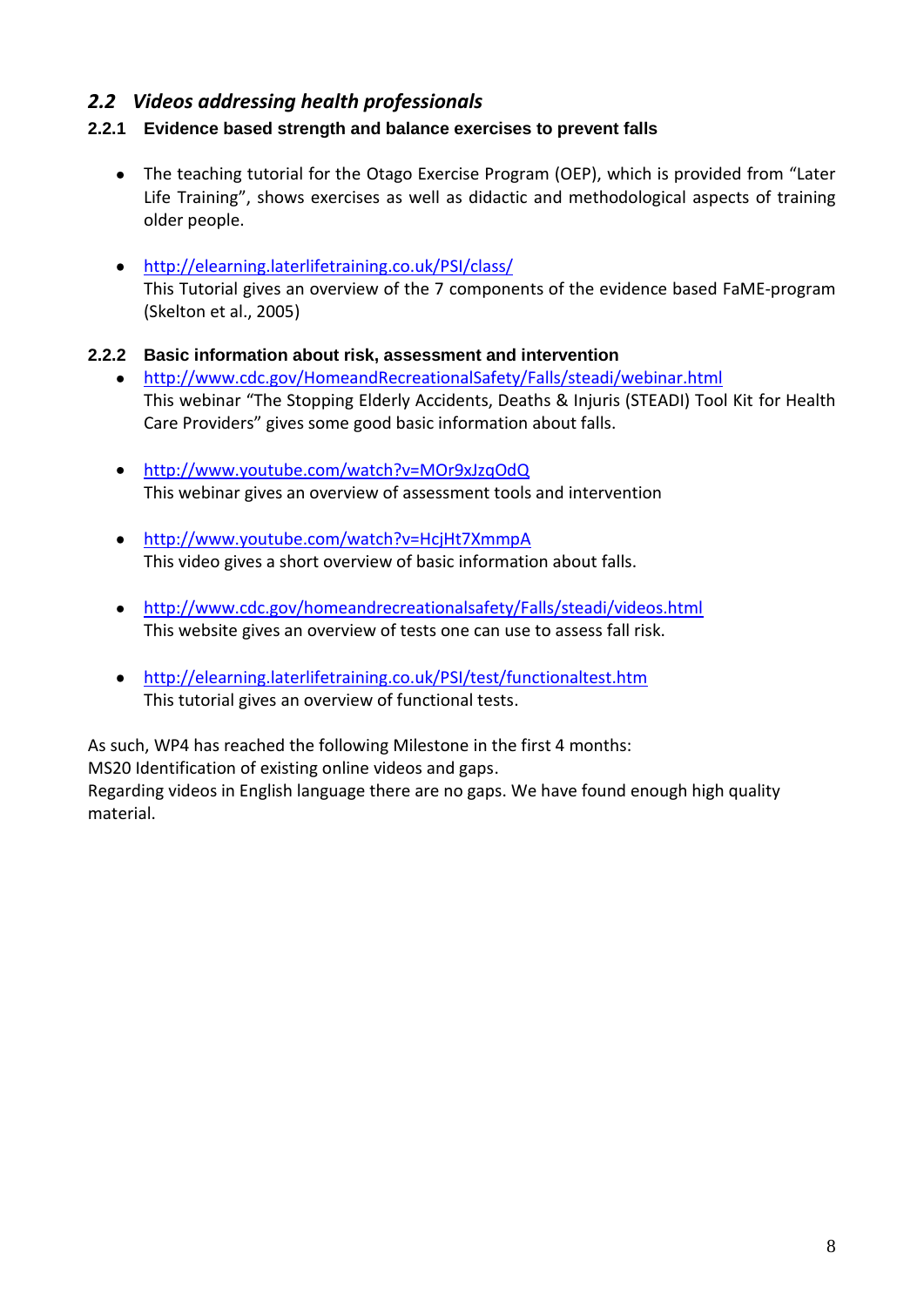# <span id="page-8-0"></span>**3 Online videos on evidence based strength and balance exercises (other languages)**

Regarding online videos on evidence based strength and balance exercises (other languages) we again invited our ProFouND-partners to send us videos in their own language. Concerning German videos we started our own search on YouTube. The following videos have been collected from YouTube and from partners. The full search is not yet concluded.

# <span id="page-8-1"></span>*3.1 Videos in German language*

#### <span id="page-8-2"></span>**3.1.1 Videos addressing older people**

Evidence based strength and balance exercises

- [http://bewegung-bei-demenz.de](http://bewegung-bei-demenz.de/) This website leads the viewer through some functional tests and suggests some exercises depending on the results.
- <http://www.bfu.ch/German/haus/senioren/Seiten/default.aspx/> This video gives a snapshot of some exercises.

## Basic information about risk, assessment and intervention

- <http://www.youtube.com/watch?v=N9GZJhKT6f8>  $\bullet$ This video describes falls prevention in a geriatric rehabilitation clinic in Germany.
- <http://www.youtube.com/watch?v=-KRdpwOPxpQ> This video gives information about falls in general and shows some Tai Chi exercises.
- <http://www.youtube.com/watch?v=NSAlVNXtb0Y> This video gives information about home safety.
- <http://www.youtube.com/watch?v=wvyHG1aOeGg> This video gives information about home safety and who can give advice on that matter.

# <span id="page-8-3"></span>**3.1.2 Videos addressing health professionals**

Basic information about risk, assessment and intervention

<http://www.springermedizin.de/ecurriculum-geriatrie>  $\bullet$ This e-tutorial is primarily aimed at resident physicians. Module 1 mainly focuses on issues such as mobility, immobility and falls risk in older people.

# <span id="page-8-4"></span>*3.2 Videos in Italian language*

#### <span id="page-8-5"></span>**3.2.1 Videos addressing older people**

Evidence based strength and balance exercises

<http://www.bfu.ch/italian/haus/senioren/Pagine/default.aspx> This video gives a snapshot of some exercises.

# <span id="page-8-6"></span>*3.3 Videos in French language*

# <span id="page-8-7"></span>**3.3.1 Videos addressing older people**

Evidence based strength and balance exercises

<http://www.bfu.ch/French/haus/senioren/Pages/default.aspx> This video gives a snapshot of some exercises.